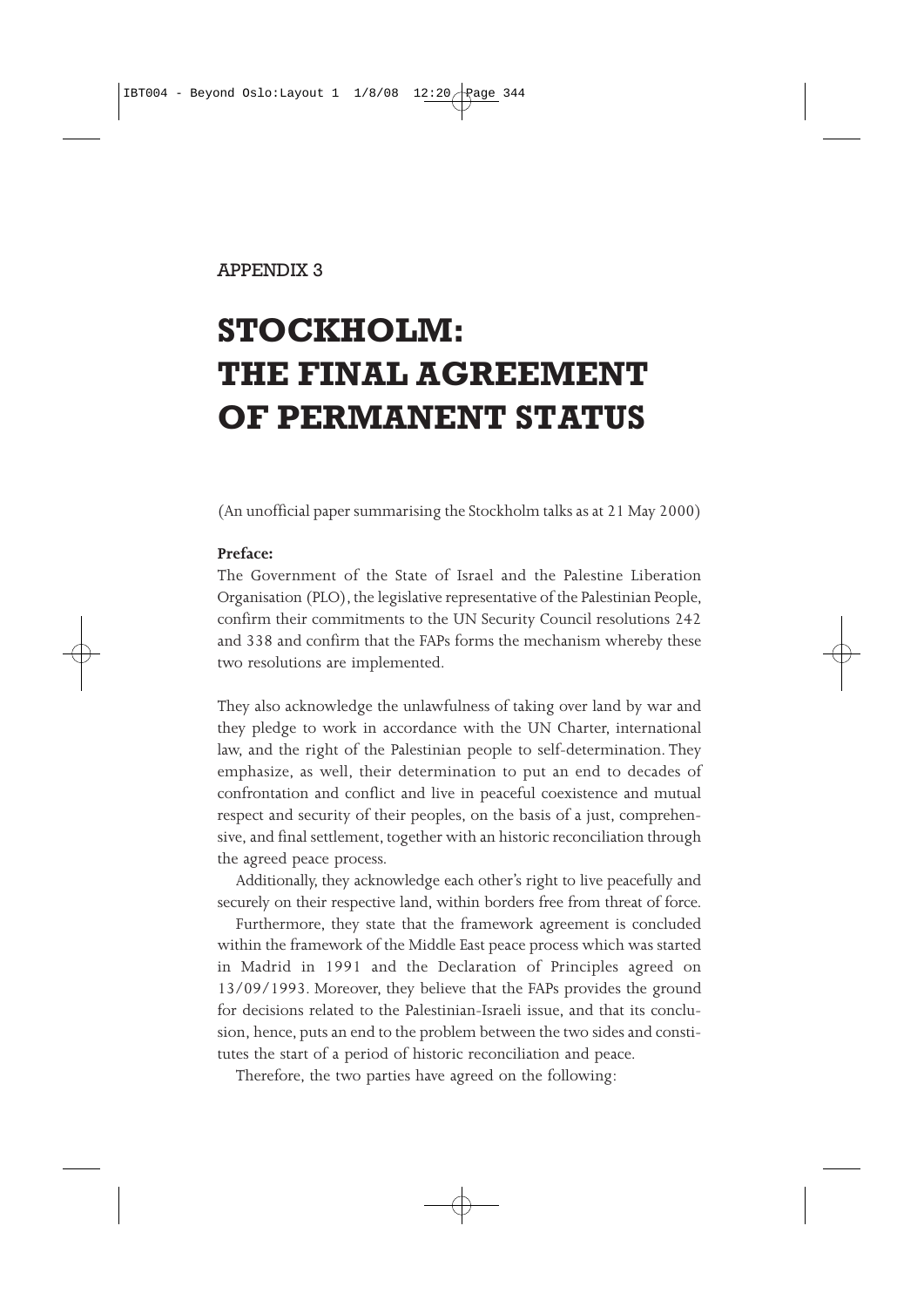# **Article I**

The Permanent Status Agreement and the End of the Palestinian-Israeli Problem

The Permanent Status Agreement consists of the Final Agreement of the Permanent Status (FAPs) and the Comprehensive Agreement of the Permanent Status (CAPs). The FAPs lay down the principles, guidelines, time schedule, and mechanism related to all issues of the permanent status.

- 1. After signature, no historically-based issue can, in the future, be raised.
- 2. The two parties must conclude the CAPs no later than 13.09.2000, i.e. the date for declaring the establishment of the Palestinian state.
- 3. The CAPs shall cover later agreements and protocols of security, environment, water, law and order, legal and in crime and civil cases, and communications.
- 4. The Permanent Status Agreement is an integral part of decisions on historically-based issues between the two parties and bans any other claims. Its implementation is deemed a fulfilment of complete and irrevocable decisions regarding all issues of the permanent status as agreed in the agenda.

# **Article II**

The State of Palestine and its relation with the State of Israel.

- 5. The State of Israel shall recognise the State of Palestine when it is established, and the state of Palestine shall recognise the State of Israel.
- 6. The State of Palestine and the State of Israel shall establish full diplomatic relations between them.
- 7. On the basis of political and security separation, the relation between Palestine and Israel will rest on peaceful coexistence.
- 8. Israel and Palestine shall later sign a bilateral agreement on issues of mutual benefit.
- 9. Legislatures in Palestine and Israel shall develop programmes for cooperation and coordination.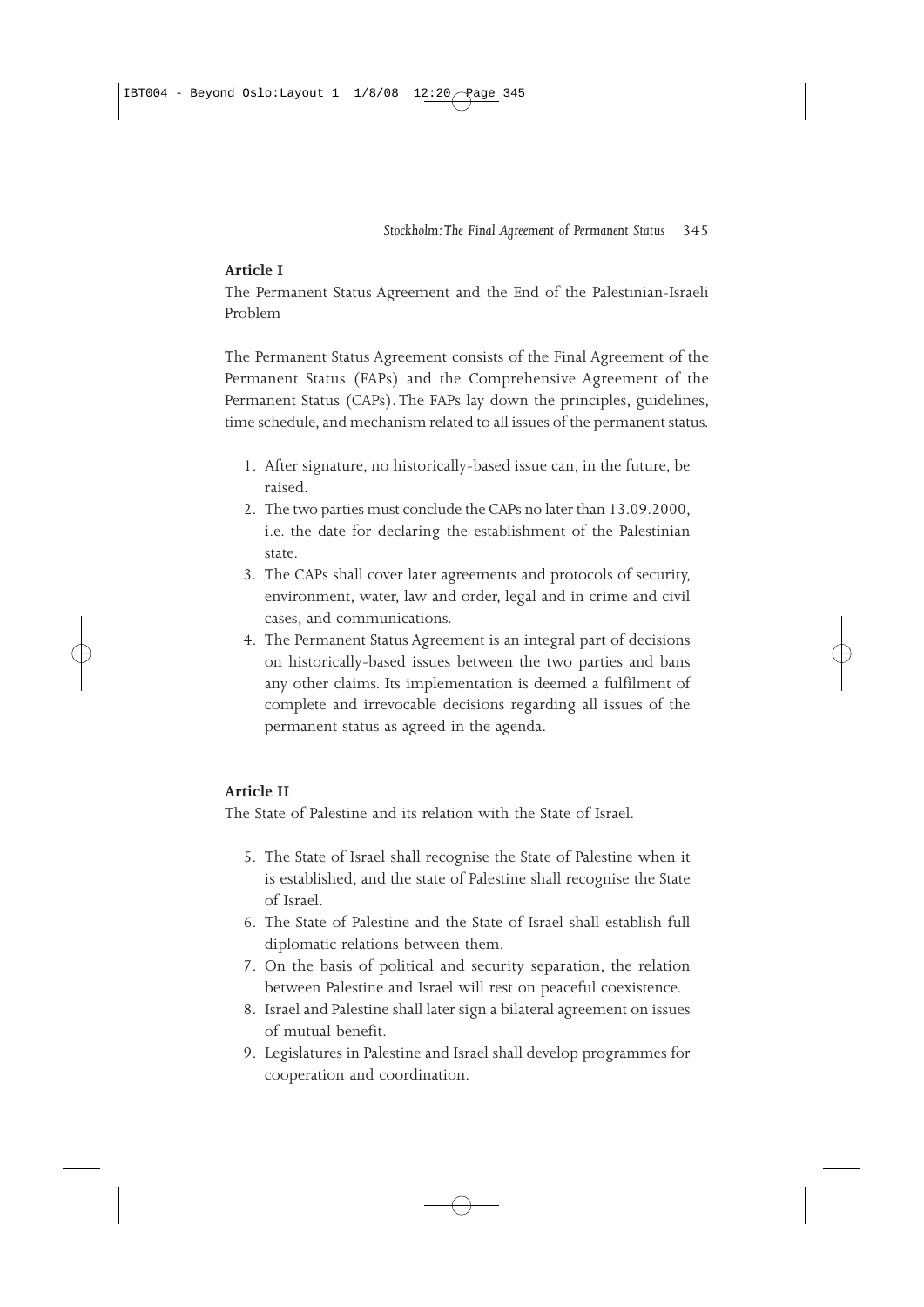#### 346 *Beyond Oslo, The Struggle for Palestine*

- 10. Israel and Palestine shall develop a comprehensive cooperation programme on their internationally recognised borders.
- 11. Israel and Palestine shall encourage cooperation between their civil institutions and local government bodies.
- 12. Israel and Palestine shall not enter into any federations or military, economic, or political confederations whose aims are detrimental to the interests of either side.
- 13. The two parties shall respect the interests of each other in international relations.
- 14. Both parties pledge not to interfere in each other's internal affairs. Nor shall they in any shape or form offer to help any individuals or groups on the other side without prior approval by the government of that side.
- 15. Palestine and Israel shall create conditions conducive to permanent peace, through legislation to put an end to incitement for terror and violence.
- 16. Israel and Palestine shall work together to consolidate regional cooperation and coordination.

#### **Article III**

Borders, Settlement, and Territorial Arrangement.

17. Demarcation of permanent borders between Israel and Palestine shall rest on and lead to the implementation of the UN Security Council resolutions 242 and 338. Thence, demarcation of the permanent borders between Israel and Palestine shall be based, in principle, on the 1948 Armistice border (The Green Line). These will be adjusted by the parties to reflect, among other things, the demographical realities, religious needs, and strategic considerations, on the basis of qualitative and qualitative reciprocity, in accordance with the rules of their articles.

Demarcation of permanent borders between Israel and Palestine in the West Bank, including Jerusalem, shall be based on the second Armistice in 1976 (Green Line) as delineated in the Jordan–Palestine Armistice Agreement on 03/ 04/ 1949; and the borders between Palestine and Israel in the Gaza Strip shall be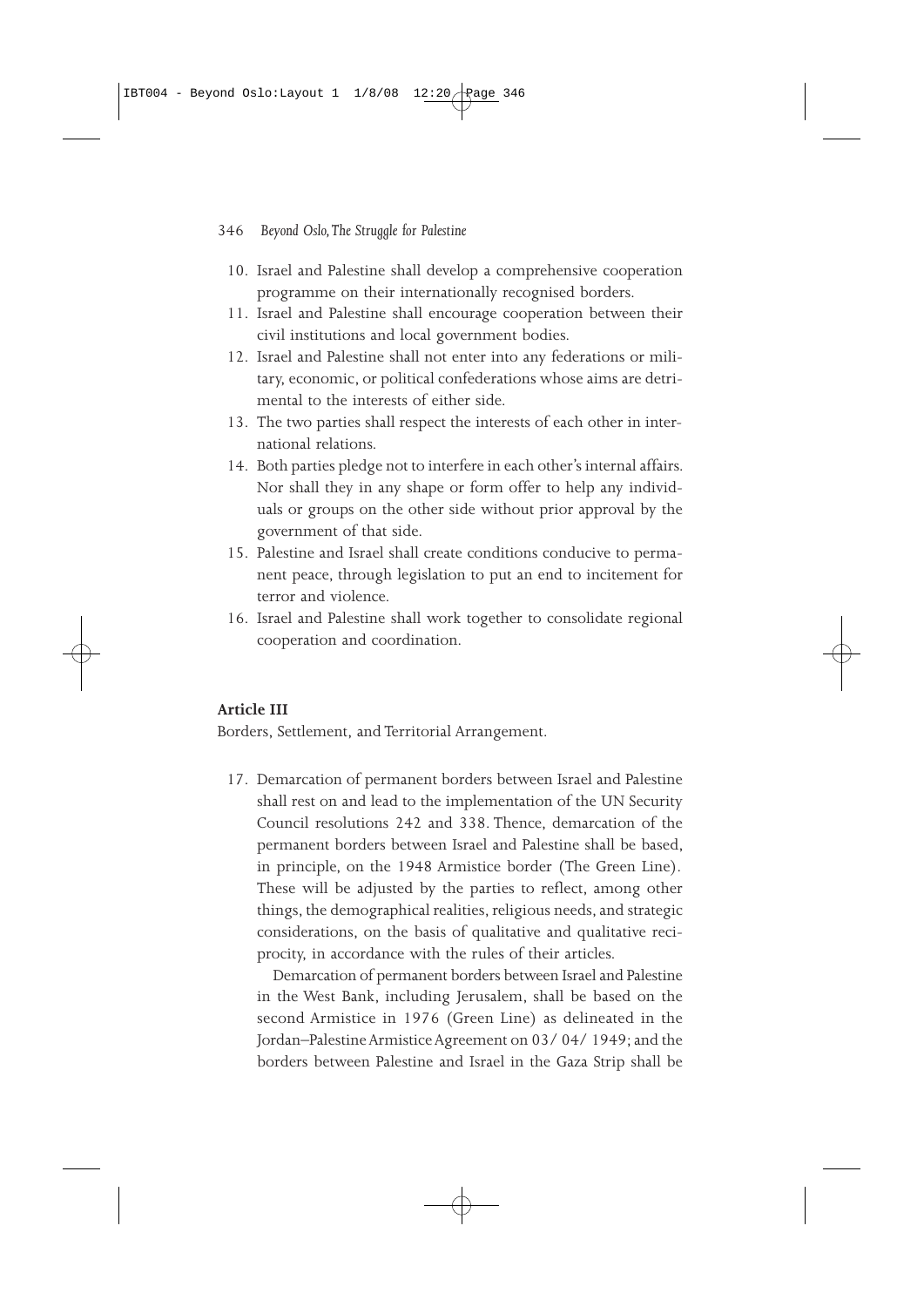the Armistice lines on 04/06/1967, as delineated in the Egyptian – Israel Armistice Agreement on 24/02/1994.

- 18. The integrity and continuity of both parts of Palestine West Bank and Gaza Strip – shall be preserved by an extra territorial road [Efficient functioning of the safe passage to be under Israeli sovereignty] and with full coordination with Israel, together with an air corridor between two parts. This shall be affected without prejudice to Israeli sovereignty. The safe passage between the West Bank and Gaza Strip shall be subject to special land arrangements under Israeli sovereignty and subject to the safe passage protocol , until a permanent alternative is established, i.e. a safe hanging passage under Israeli sovereignty.
- 19. Territorial arrangements between Israel and Palestine shall be made no later than [0000] with demarcation maps no. (1) to be enclosed with CAPs map no. (11). Map no. (1) shall be executed within [0000] and demarked according to the approved understanding stated in the FAPs regarding the subject of land.
- 20. The two parties shall recognise the borders and territorial arrangements illustrated in the CAPs and map no. (1) as final, permanent, irrevocable, and cannot be ignored.
- 21. Categories of land may be determined, based on the rules of this article (Map no.1) .
	- a. The (Land of Palestine) and the (Land of Israel) are lands for Palestine and Israel with full sovereignty over them.
	- b. Territories with agreed arrangements (TAAs) are areas whose sovereignty status is determined in the CAPs. Hence, agreements covering them and sovereignty over them could be postponed.
- 22. Part of the Jordan Valley will be later determined with the TAAS 0and will be under Palestinian sovereignty, with special arrangements for the purpose of Israeli security. Another part may stay under Israeli sovereignty. The two parties will allocate military zones along the Jordan Valley for Israeli military purposes. Israeli individuals and troops shall be allocated corridors under Palestinian authority, with special territorial arrangements under Palestinian sovereignty and security control.
- 23. The many Israelis resident in settlements along the Green Line and around Jerusalem shall have territorial continuity with Israel.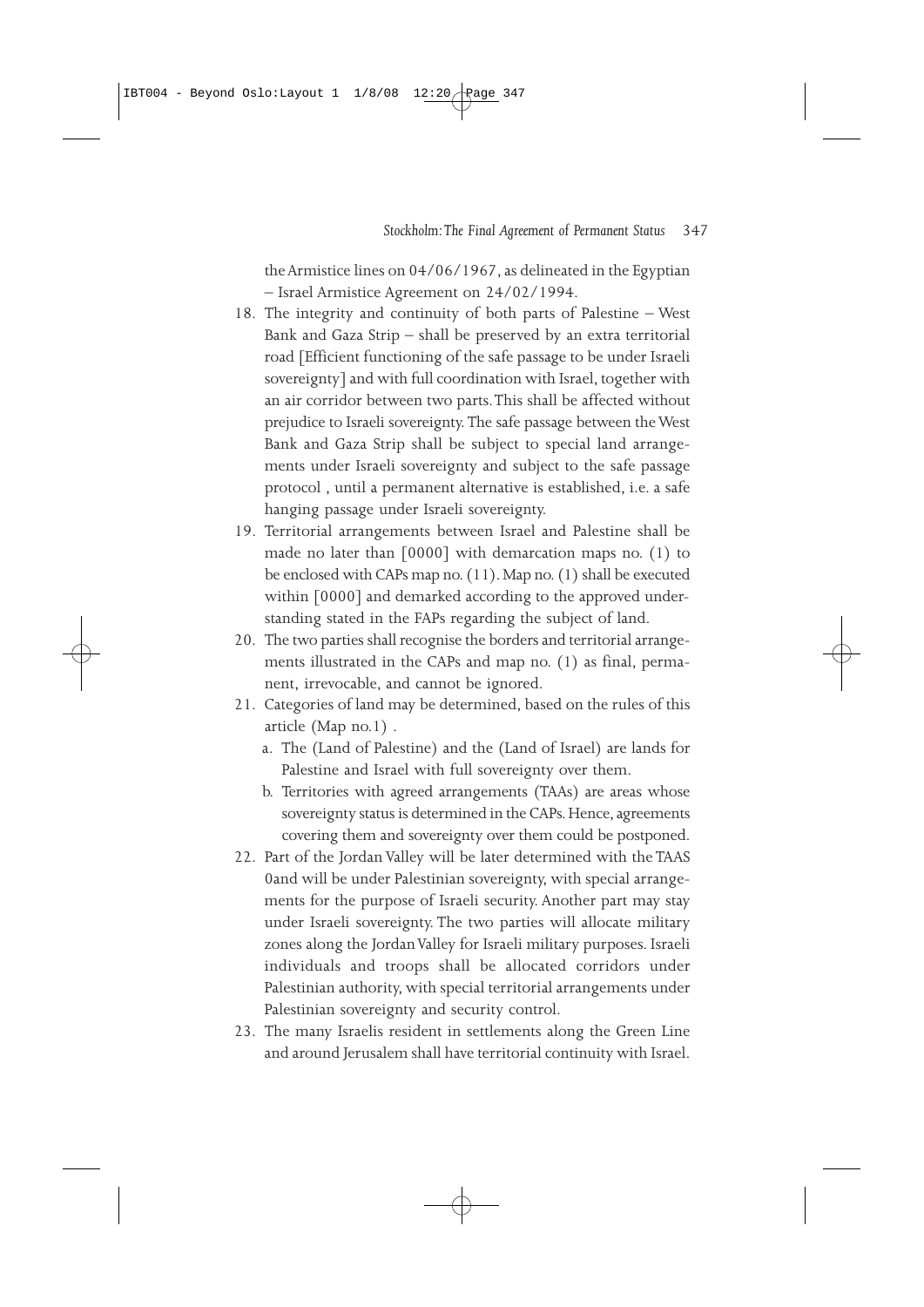#### 348 *Beyond Oslo, The Struggle for Palestine*

Demarcation of boundaries of settlement blocks shall be based on security, future needs, infrastructure, and freedom and safety of traffic and movement, and shall be part of the state of Israel. In any event, Palestinian inhabitants of villages that will be evacuated by Israel shall enjoy the same status as the one enjoyed by Israeli settlers in the Palestinian territories.

- 24. Settlers wishing to live under Palestinian rule shall remain as such, and the Palestinian rule shall remain as such , and the Palestinian state shall take responsibility for their safety and guarantee them normal life. These same settlers may be residents in Palestine while keeping their Israeli citizenship. Settlements and settlement areas under Palestinian sovereignty shall be subject to the TAAs as regards the territorial arrangements and shall be subject to arrangements related to the sovereign power and its tasks. Israel and Palestine shall guarantee free, safe, and unrestricted movement for these settlers on roads agreed to be for joint use.
- 25. With no prejudice to either party, Israel and Palestine shall conclude agreements to facilitate local movement of individuals, vehicles, and goods.
- 26. Settlements whose majority dwellers wish to move accommodation to Israel or to settlement concentrations defined in the TAAs shall be assigned to Palestine within the context of Israeli support to settle Palestine refugees.

# **Article IV**

Jerusalem

(To be discussed at a later stage)

#### **Article V**

Security Issues of the Permanent Status

#### General

- 27. Both parties acknowledge each other's right to live in peace on its land and with its people, with no threat of war.
- 28. Both parties shall refrain directly or indirectly from threatening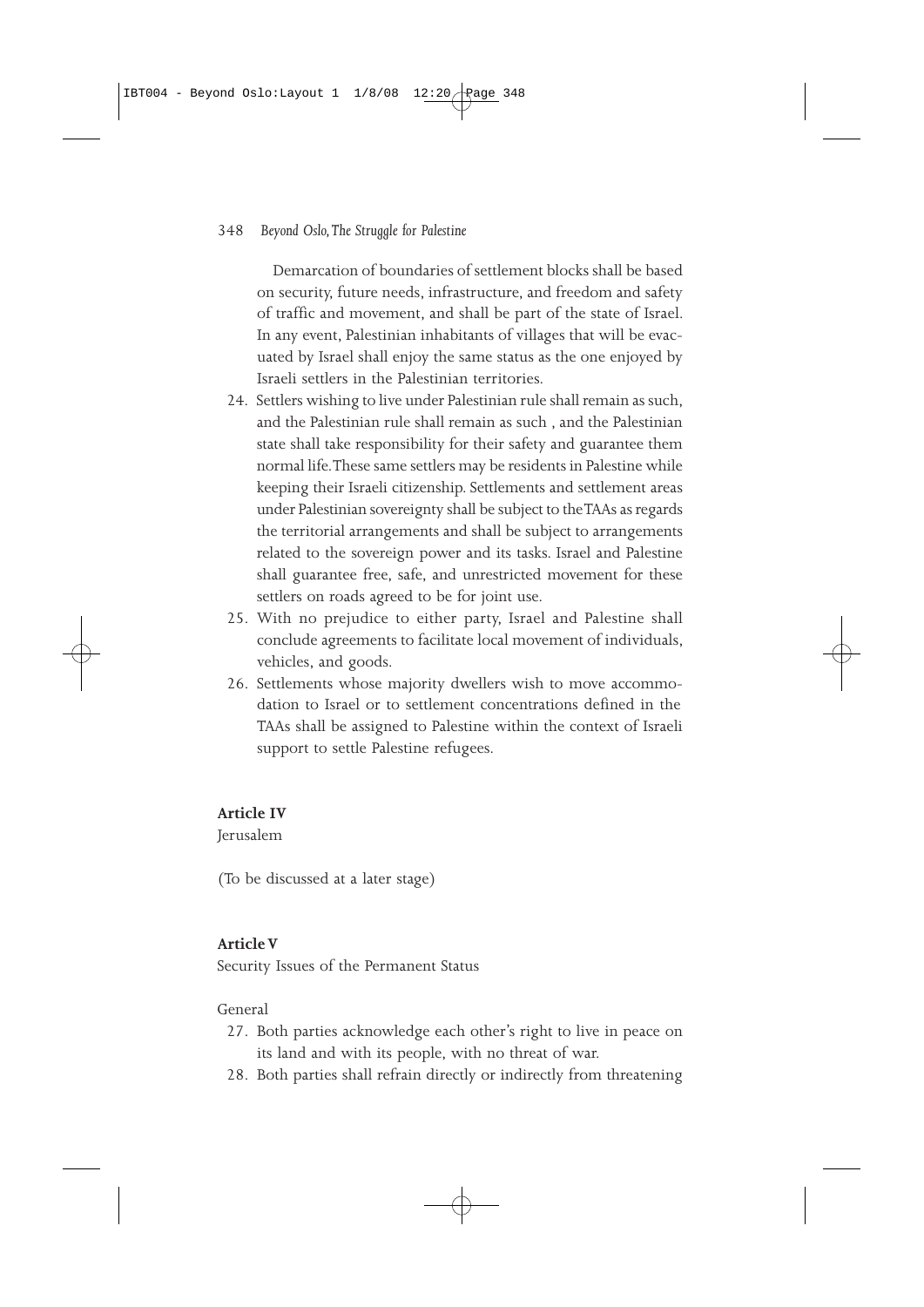to wage war or hinting at waging one against each other by any means at their disposal.

- 29. Israel and Palestine shall unilaterally and jointly fight violence and terrorism, through coordination and cooperation supported by legislations and penal measures.
- 30. Israel and Palestine shall set up a security system on their common borders to enforce law and order and to control cross-border traffic.
- 31. Planning and regulation aimed at reducing friction in certain areas are to be agreed.

(The Intervening clauses to be referred to specialists)

## **Article VI**

Prisoners' Release

- 44. The Government of Israel shall release all Palestinian prisoners, including security ones, as soon as the FAPs agreement is signed.
- 45. The Government of Israel shall release all Palestinian prisoners, including security ones in two lots, starting from the signing of the FAPs agreement.
- 46. The first lot shall comprise the majority of prisoners who are members of organisations publicly supporting the peace process. The second lot shall include all other prisoners, except for those who oppose the peace process or pose a security threat.
- 47. Lists of prisoners to be released shall be agreed through the joint committee and be recommended to the authorities concerned.

## **Article VII**

Refugees

- 48. Israel shall acknowledge the suffering incurred by Palestinian refugees because of the 1948 war and the Palestinian-Israeli problem.
- 49. Both parties share an historical commitment to achieve a final solution to the Palestinian refugees issue with all its practical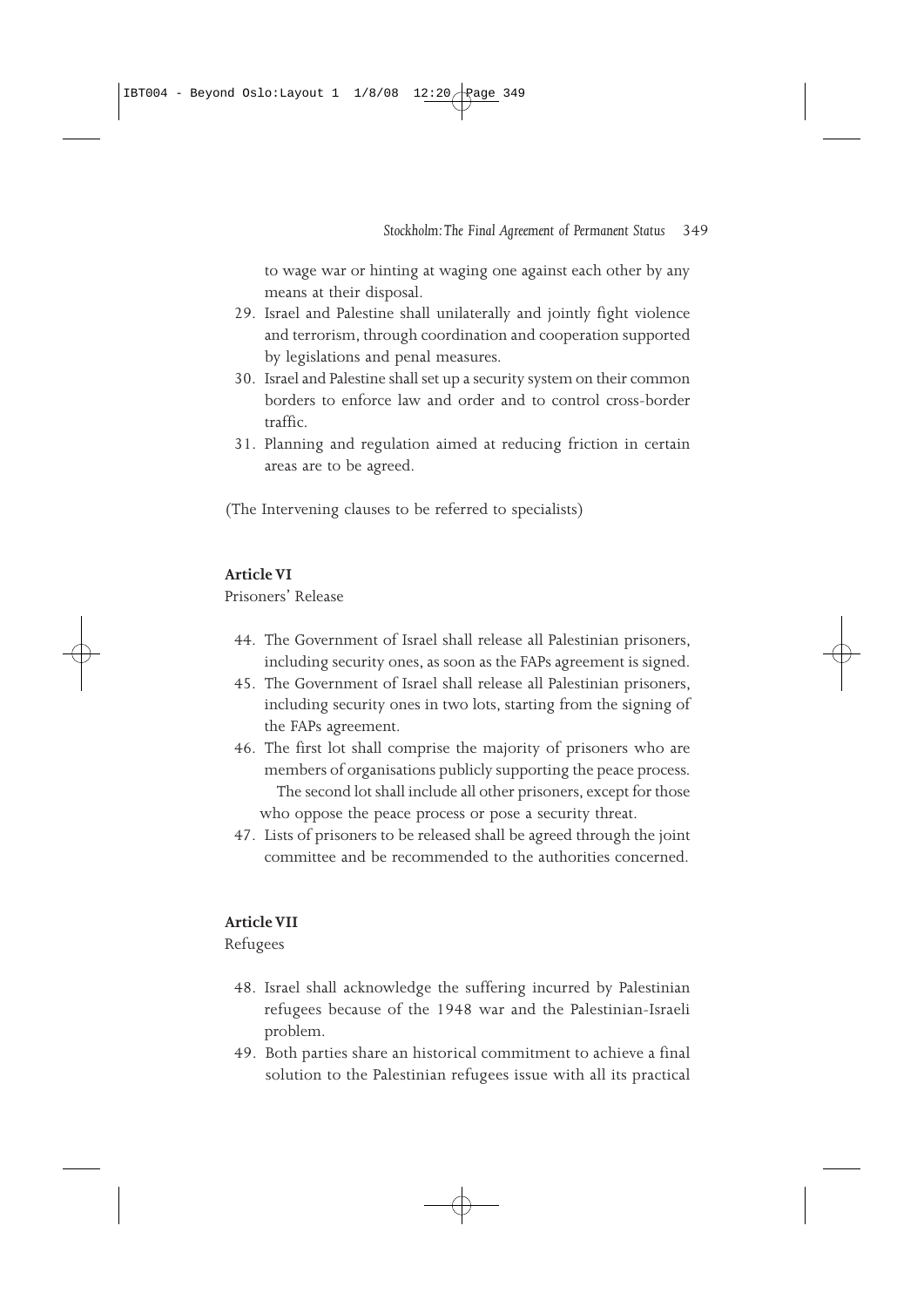and legal aspects. Both parties, together with Arab countries and the international community, shall work towards remedying the suffering emanating from the 1948 Arab–Israeli war.

- 50. Acknowledging the need to achieve a practical, just, political, and humanitarian solution to the refugees problem, and in order to put an end to their suffering as a result of the 1948 Arab– Israeli war, and as an absolute matter of sovereignty, Israel shall facilitate the return of (a number of . . . . . .) Palestinian refugees to their homes in stages and on humanitarian grounds. Such refugees shall be reunited with their families at their present places of residence, provided they take up the Israeli citizenship and renounce their legal status as refugees.
- 51. The two parties have agreed to form an international committee including Israel, PLO/Palestine, host countries (Jordan, Syria, Lebanon, and Egypt), UN, US, Canada, EU, Japan, Russia, Sweden, and Norway.
- 52. The above-mentioned committee shall prepare a form to be filled in by each Palestinian refugee. The two parties shall determine the contents of the form, in order to provide the committee with answers on whether the refugee concerned wishes to:
	- a) Return home in Israel with compensation.
	- b) Return to Palestine with compensation.
	- c) Settle in his country of residence with compensation.
	- d) Emigrate to a third country with compensation.
- 53. For the purpose of compensation for loss of property, each Palestinian refugee (father of the family) may make his full claim stemming from the 1948 war on a single form. No other claims shall be allowed afterwards. Completion of compensation for property shall be considered as a settlement of all personal and collective claims made by Palestinian refugees for their property as a result of the 1948 war.
- 54. An international fund managed by the committee and the World Bank shall be established. The committee and the bank shall determine the international institution that will manage the resources for rehabilitation of Palestinian refugees and compensating them. The fund shall undertake the valuation process and check all claims against criteria , time schedule , and measures to be agreed upon in the CAPs.